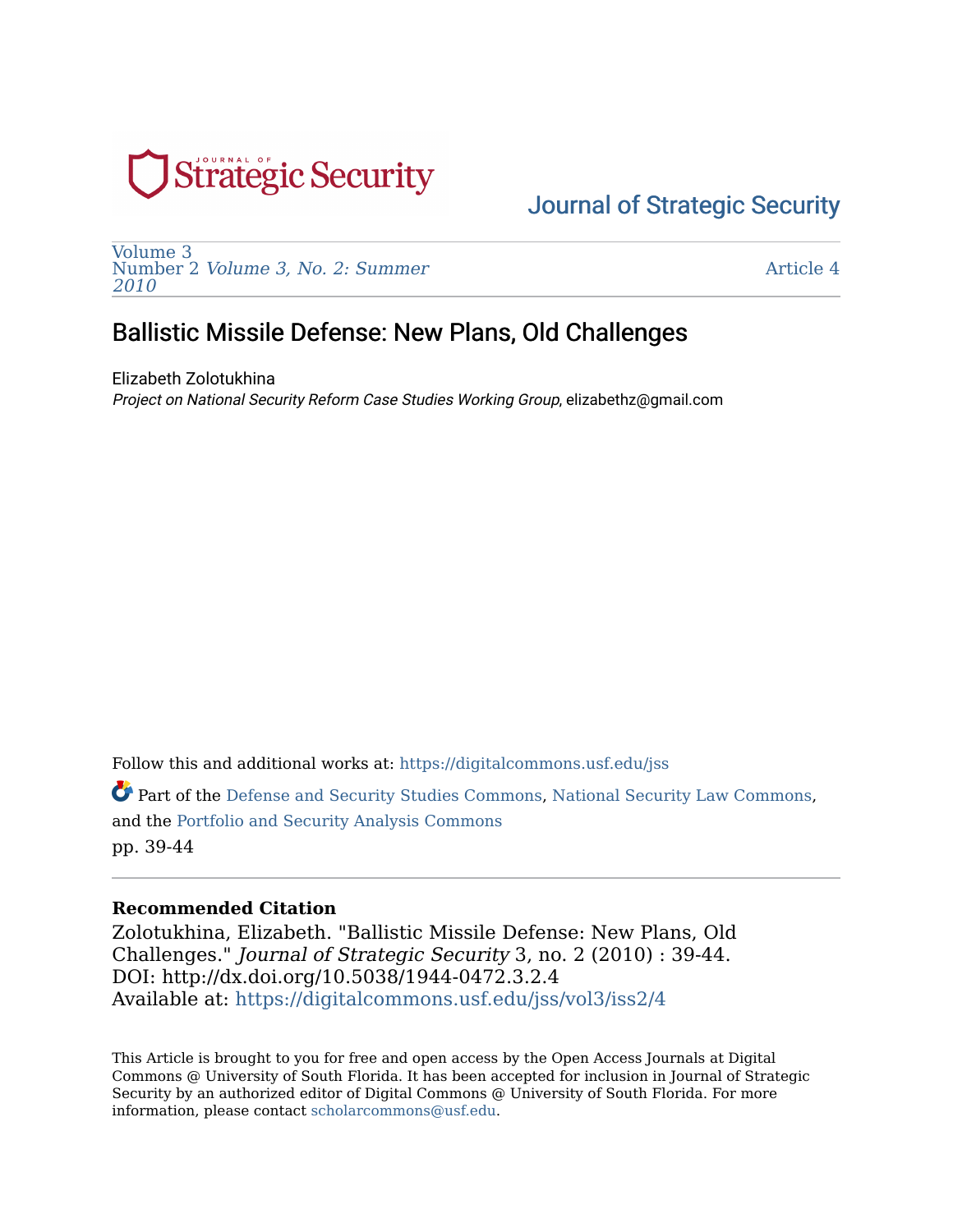#### **Abstract**

On September 17, 2009—the 70th anniversary of the Soviet invasion of Poland in 1939 that marked the beginning of World War II—the Obama Administration announced its intention to shelve plans for the U.S. Ballistic Missile Defense (BMD) that had been developed under former President George W. Bush. Pointing to a new intelligence assessment, President Obama argued that his predecessor's plan to deploy an X-band radar station outside of Prague, Czech Republic, and 10 two-stage interceptor missiles in Poland would not adequately protect America and its European allies from the Iranian threat and reiterated his opposition to utilizing unproven technology in any European BMD architecture.

This article is available in Journal of Strategic Security: <https://digitalcommons.usf.edu/jss/vol3/iss2/4>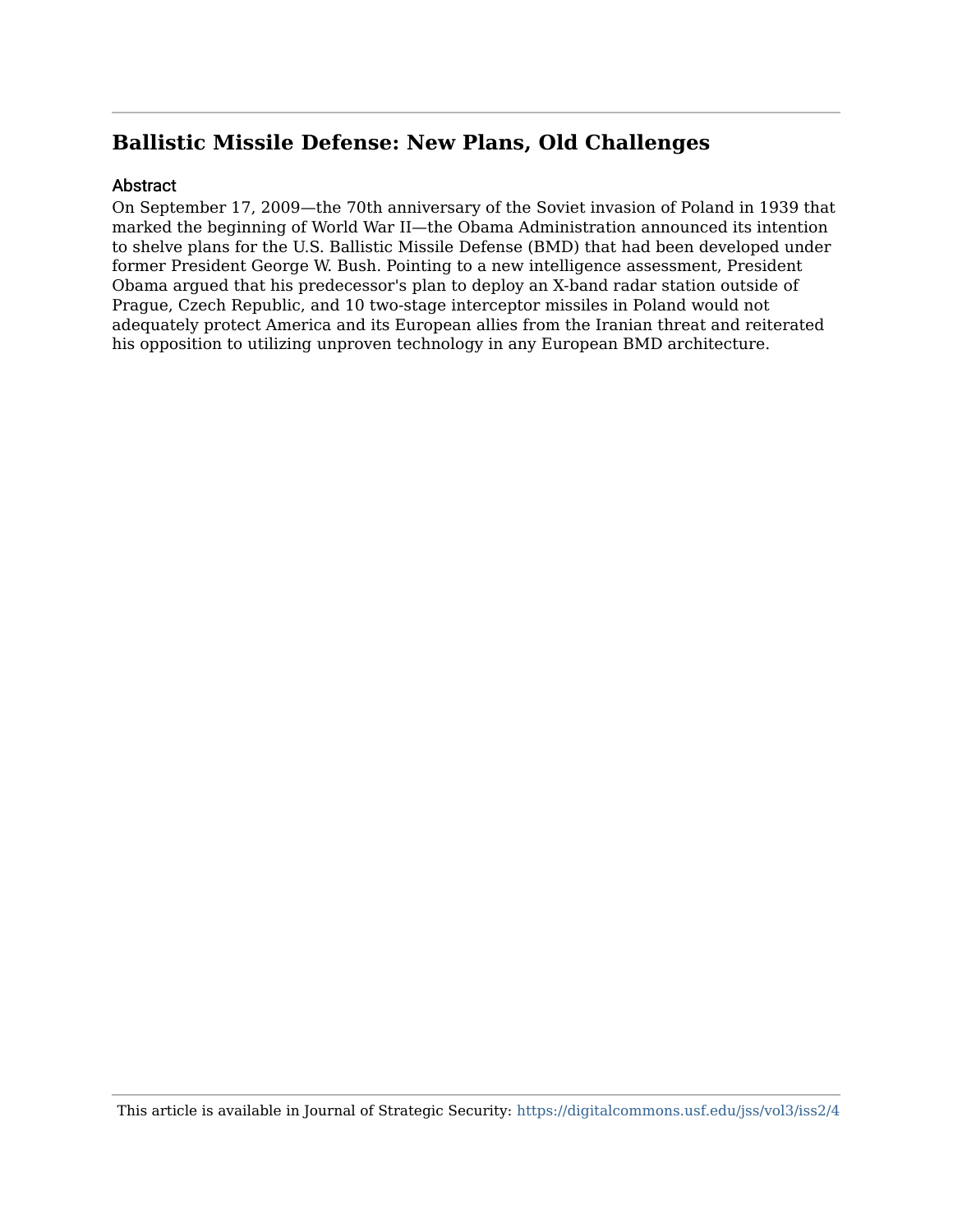**By Elizabeth Zolotukhina**

### Introduction

On September 17, 2009—the 70th anniversary of the Soviet invasion of Poland in 1939 that marked the beginning of World War II—the Obama Administration announced its intention to shelve plans for the U.S. Ballistic Missile Defense (BMD) that had been developed under former President George W. Bush. Pointing to a new intelligence assessment, President Obama argued that his predecessor's plan to deploy an X-band radar station outside of Prague, Czech Republic, and 10 two-stage interceptor missiles in Poland would not adequately protect America and its European allies from the Iranian threat and reiterated his opposition to utilizing unproven technology in any European BMD architecture.<sup>1</sup>

## A Revised BMD Deployment Strategy

Based partly on the intelligence assessment, which suggests a sharper threat from Iranian short-range missiles rather than from a future Inter-Continental Ballistic Missile (ICBM) capability (Iran does not yet have such a capability), the President unveiled a revised BMD deployment strategy. This plan would use smaller, mobile SM-3 interceptors to counter short- and medium-range missiles, based first aboard Aegisequipped ships and possibly later on land in Eastern Europe.<sup>2</sup> Although issues of cost and effectiveness cloud this proposal,<sup>3</sup> recently, the U.S. Senate unanimously adopted an amendment to the fiscal year (FY) 2010 Military Construction Appropriations Bill allowing the Pentagon to use \$68.5 million in unspent fiscal 2009 missile defense funds to build a Hawaii test facility for the Navy's Aegis Weapons System, which is central to realizing the administration's revised BMD deployment strategy.<sup>4</sup>

The decision, which has been characterized as "one of the biggest national security reversals of his young presidency,"5 received praise by some observers while fueling discontent among others. Many Republicans derided the move for appeasing Russia and Iran at the expense of America's European allies, while some Democrats were displeased because the administration had not scuttled the European BMD plans entirely. Meanwhile, some Czech and Polish leaders—who had probably anticipated the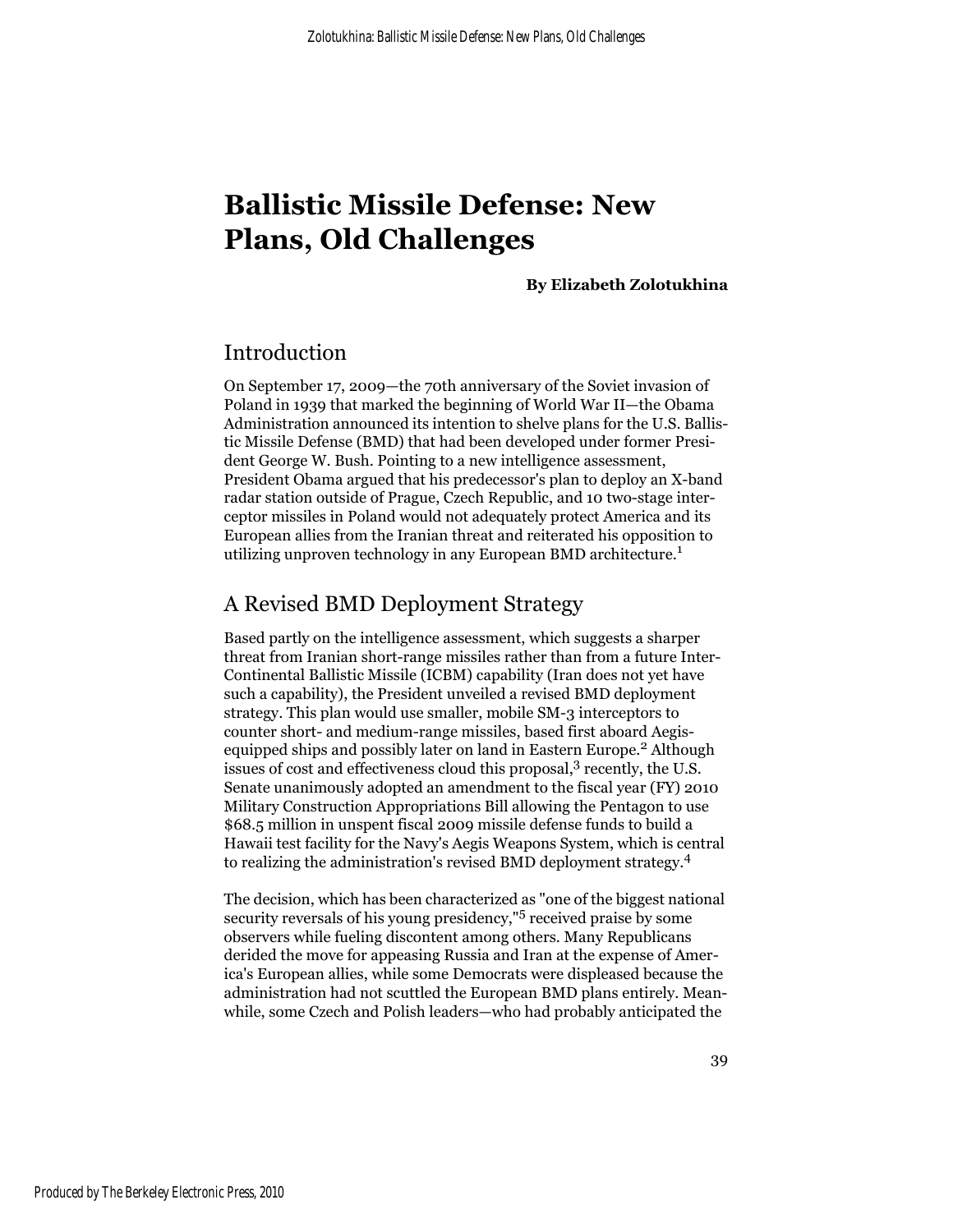decision even if they were not informed of the precise details or timing of the public announcement until shortly before media leaks forced the President to deliver a hasty speech on the topic<sup>6</sup>—reacted to the Administration's decision with "deep dismay"7 fearing that Washington had succumbed to Russian pressure, and Atlanticist politicians in Prague felt "humiliated."8 In addition, former Czech Prime Minister Mirek Topolanek, whose government cooperated closely on the BMD issue with the Bush Administration despite domestic opposition to the proposal, issued a statement in which he raised questions about "whether the United States is stepping back from the region of Central and Eastern Europe in exchange for better relations with Russia."9 That sentiment was also expressed in the letter of concern written by many former East European leaders to the Obama Administration.<sup>10</sup>

The public response of the Polish government has been more measured. Unlike the Czechs who had adopted a more compromising negotiating position,11 the accord Warsaw signed in August 2008 with the outgoing Bush Administration pledged to deploy a Patriot battery operated by 100 U.S. service members—an extra source of some controversy among Polish citizens—to augment the country's air defense capabilities in Poland. This plan was in addition to the 10 two-stage interceptor missiles that comprised Poland's share of the BMD architecture under the Bush plan. While Poland has reluctantly<sup>12</sup> agreed to host SM-3 missiles,<sup>13</sup> which are part of the Obama Administration's revised BMD deployment plan, Warsaw would like to see Washington abide by its promise to deploy a Patriot battery on Polish soil. The U.S.-financed move, which would be viewed as a symbol of NATO's commitment to the country's defense and fully integrated with Poland's air-defense system, elicits concern from American officials who say that "there is still plenty to discuss"14 in this regard.

### The Russian Reaction

President Obama has at various times denied that the reversal of the European BMD policy was an attempt to appease Russia, which has strongly objected to the plan on the grounds that it would threaten its own nuclear arsenal. Nonetheless, many governments in the region have interpreted the reversal as an attempt to elicit Moscow's cooperation in imposing additional sanctions on Iran for noncompliance with several United Nations National Security Council (UNSC) resolutions related to Tehran's nuclear program, or a signal of American withdrawal from East/Central Europe.15 In an attempt to counter these perceptions, the administration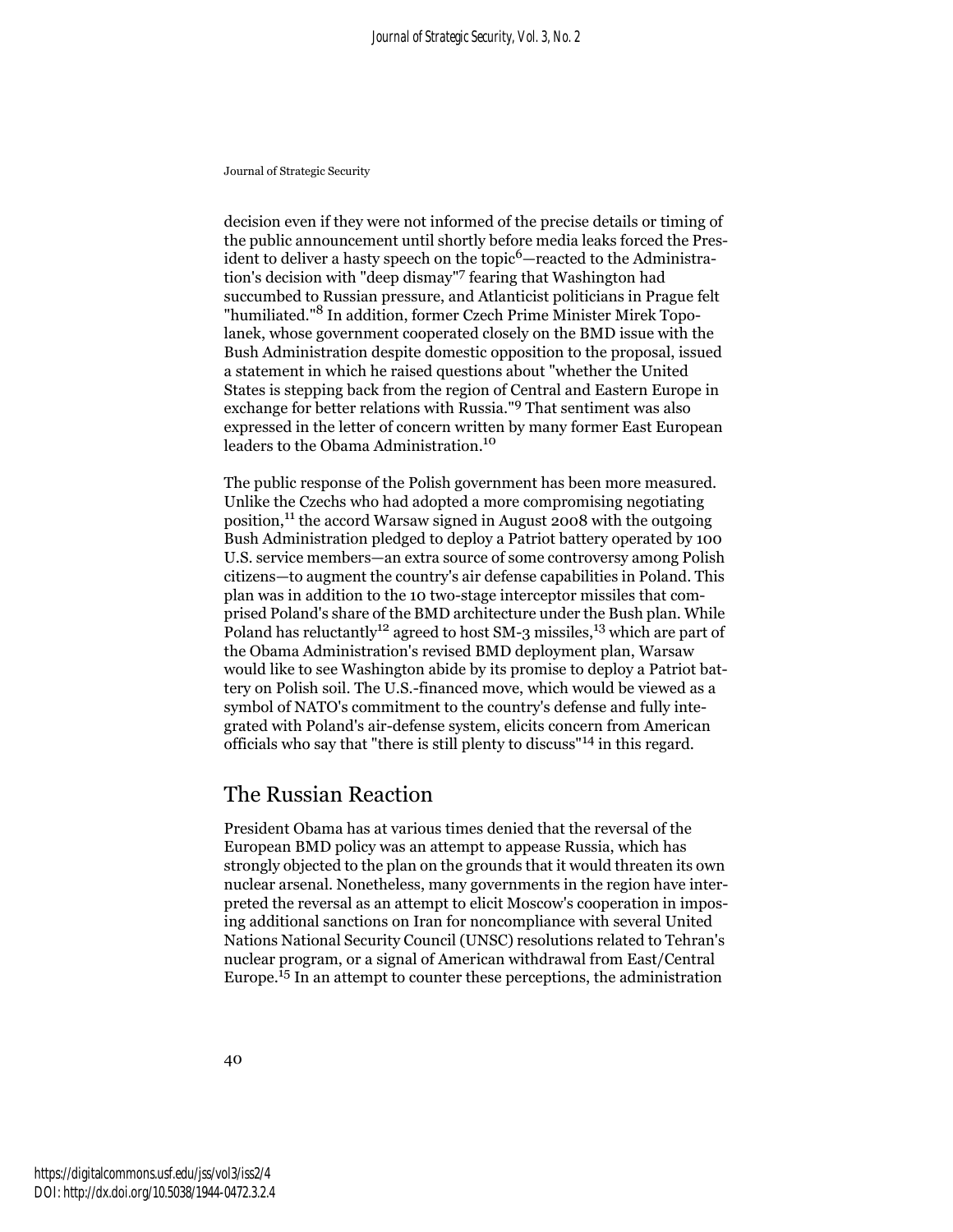dispatched Vice President Joseph Biden to the Czech Republic, Poland, and Romania approximately one month after the decision was announced.

In the Czech Republic, Vice President Biden reassured the assembled leaders that the Obama Administration would "exert influence where possible"16 to ensure that Prague—which currently receives the vast majority of its oil and natural gas supplies from Russia—does not become even more dependent on Moscow. In return, interim Prime Minister Jan Fischer reiterated Czech support for the new American missile defense plan under NATO auspices and for the Alliance's missions abroad. As planned, shortly after Biden's visit, high-level Czech and American defense officials gathered in Prague to consider the role that the country would play in the revised missile defense architecture. Following the consultations, U.S. Assistant Secretary of Defense for International Security Alexander Vershbow told the media that Washington had "[presented] ... some concrete ideas to begin that process of developing the Czech role in the new approach," and added that part of the Czech Republic's role could be the hosting of "potential facilities here on the territory of the [country]."<sup>17</sup> Biden also received a relatively warm reception in Poland.

Moscow's reaction to the news of Obama's decision has been mixed. Although Russian President Dmitry Medvedev welcomed the move using cautious language, other high-ranking officials, such as Dmitri Rogozin, Moscow's envoy to NATO, have termed the policy shift "a mistake that is now being corrected,"18 and characterized it as a response to an agreement allowing the transit of American military supplies and personnel through Russian and Central Asian territories to Afghanistan. Vladimir Putin, the Russian Prime Minister, said that he expected additional concessions from the United States, while General Nikolai Makarov, Chief of the Russian General Staff, noted that the BMD plans "had only been modified not scrapped."19

#### Conclusion

Despite the unforgiving rhetoric, Medvedev now is reportedly "100 percent ready"20 to back new sanctions on Iran for Tehran's noncompliance with UNSC resolutions related to Tehran's nuclear program, one of the oft-cited, and frequently denied, benefits of Washington's revised BMD policy. However, the Russian President's statement should be viewed with a degree of caution given that Putin is an opponent of sanctions on the grounds of efficacy<sup>21</sup> and U.S. Secretary of State Hillary Clinton has argued recently that "we are not at that point [of sanctions] yet."<sup>22</sup> Over-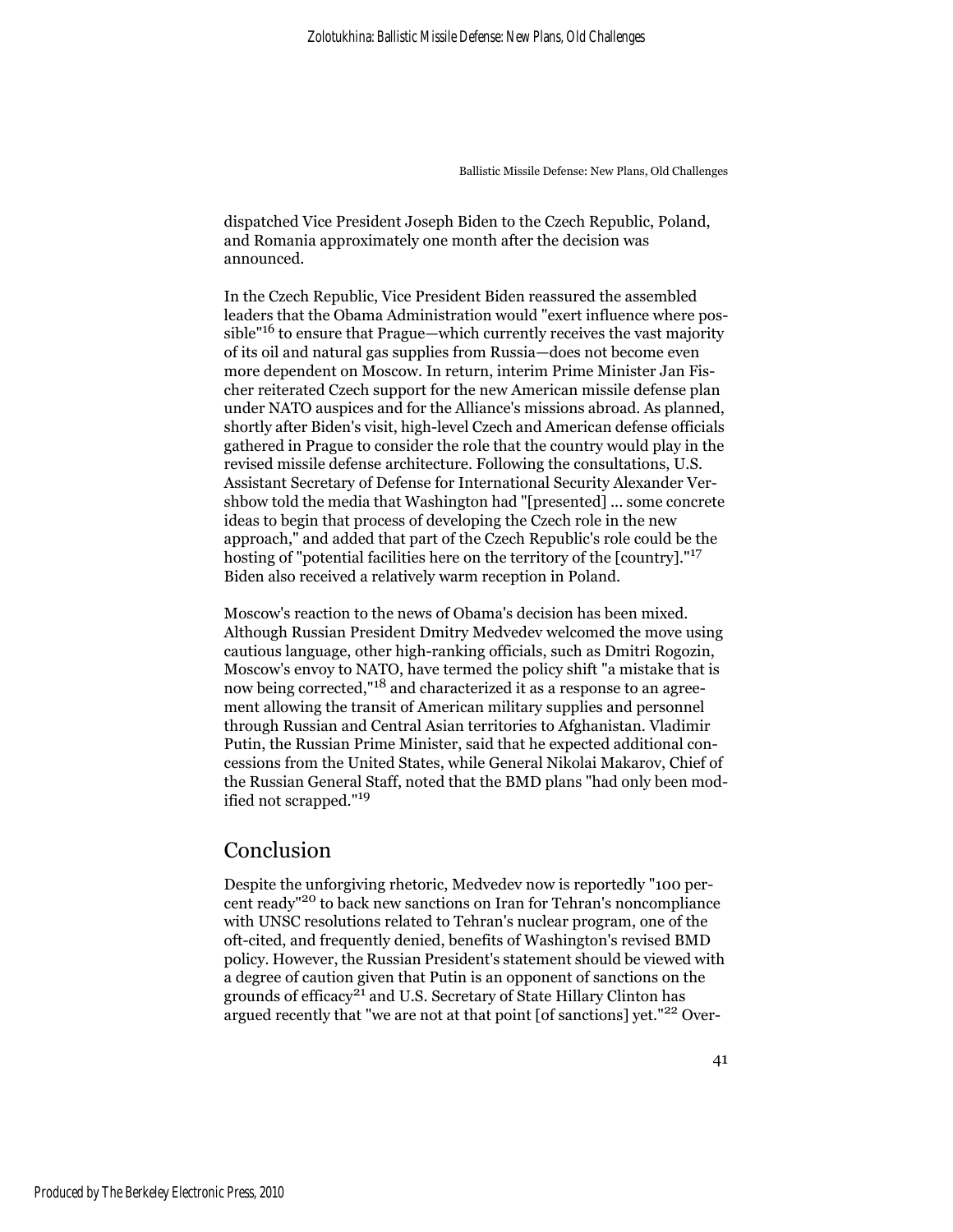all, it is likely that Moscow expects additional concessions from Washington on the BMD issue if its cooperation is sought in other areas. However, the outstanding question—which remains largely unresolved by Vice President Biden's visit to East/Central Europe—is how the administration should best balance the interests of allies large and small.

#### About the Author

Elizabeth Zolotukhina is Head Editor of the Project on National Security Reform Case Studies Working Group. Her past affiliations include the Center for Political-Military Analysis at the Hudson Institute and the Lexington Institute. Ms. Zolotukhina received her undergraduate degree from the University of Pittsburgh. Her research interests include nonproliferation, arms control, and Russia. Her articles have appeared in the World Politics Review and the International Affairs Forum, among others. She can be reached at *elizabethz@gmail.com*.

#### References

- 1 "Missile Defense in Europe: Pie in the sky," *The Economist*, September 17, 2009, available at: *http://tinyurl.com/2bvxl7o (www.economist.com/world/europe/displaystory.cfm?story\_id=14480416)*.
- 2 Peter Baker, "Czechs Accept Modified Missile Shield Role," *The New York Times*, October 24, 2009, available at: *http://www.nytimes.com/2009/10/24/world/europe/24biden.html*.
- 3 "New Missile Defences in Europe: Shooting Down a Plan," *The Economist*, September 24, 2009, available at: *http://tinyurl.com/25hw5t6 (www.economist.com/ world/international/displaystory.cfm?story\_id=14515370)*.
- 4 Megan Scully, "Obama Missile Defense Plan Clears Hurdle," *Global Security Newswire*, November 25, 2009, available at: *http://www.globalsecuritynewswire.org/gsn/nw\_20091125\_4453.php*.
- 5 Peter Baker, "White House Scraps Bush's Approach to Missile Shield," *The New York Times*, September 18, 2009, available at: *http://www.nytimes.com/2009/09/18/world/europe/18shield.html*.
- 6 Peter Baker, "Czechs Accept Modified Missile Shield Role," *The New York Times*, October 24, 2009, available at: *http://www.nytimes.com/2009/10/24/world/europe/24biden.html*.
- 7 Peter Baker, "Biden Heads to Eastern Europe," *The New York Times*, October 20, 2009, available at: *http://tinyurl.com/yjvd4nt (thecaucus.blogs.nytimes.com/ 2009/10/20/biden-heads-to-eastern-europe/)*.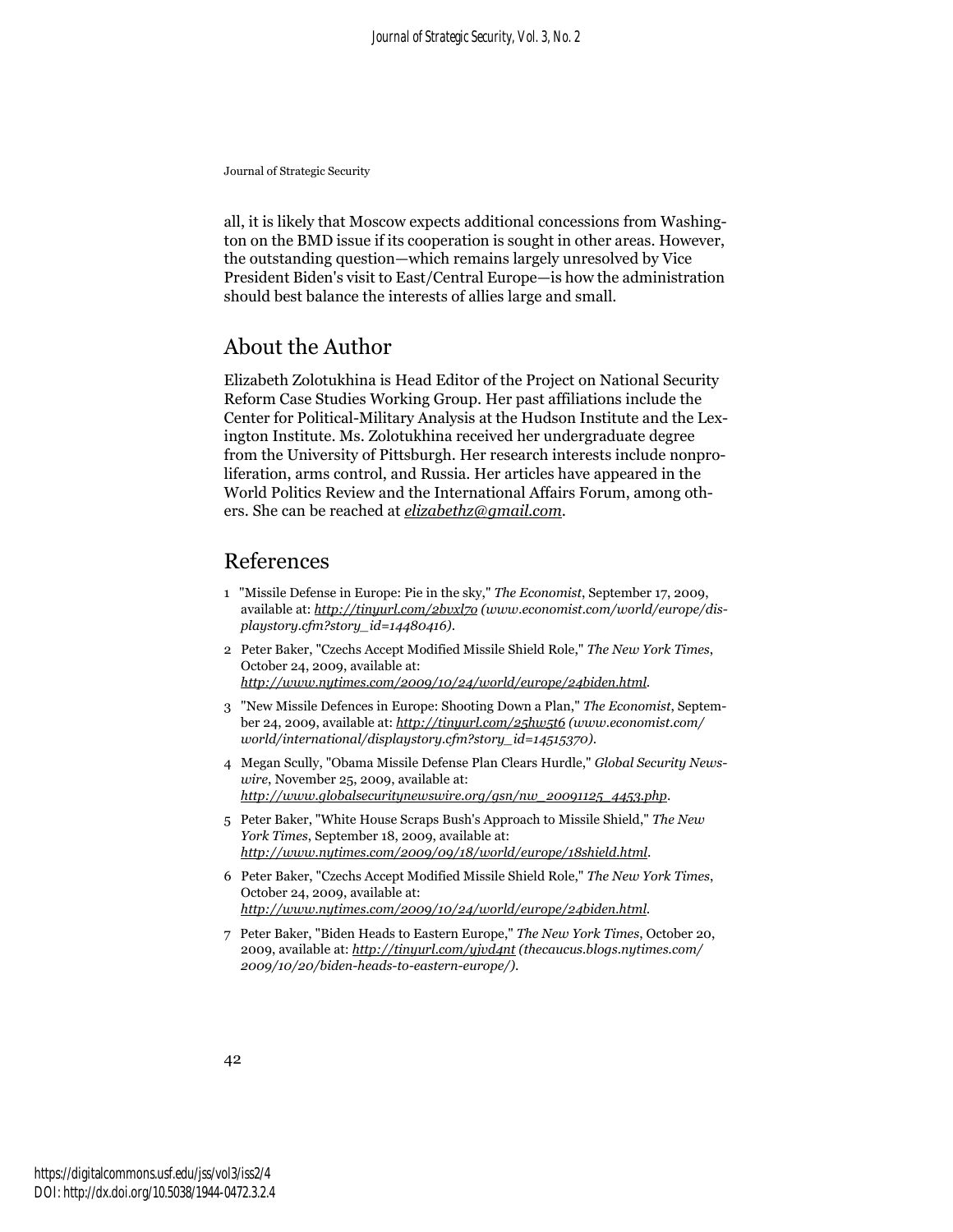- 8 "Missile Defense in Europe: Pie in the sky," *The Economist*, September 17, 2009, available at: *http://tinyurl.com/2bvxl7o (www.economist.com/world/europe/displaystory.cfm?story\_id=14480416)*.
- 9 Peter Baker, "Czechs Accept Modified Missile Shield Role," *The New York Times*, October 24, 2009, available at: *http://www.nytimes.com/2009/10/24/world/europe/24biden.html*.
- 10 "An Open Letter to the Obama Administration from Central and Eastern Europe," available at: *http://icdt.hu/def\_np.php?i=339&q=1]*.
- 11 Judy Dempsey, "U.S.-Russia missile deal could be a setback for Czechs," International Herald Tribune. March 3, 2009, available at: *http://www.iht.com/articles/2009/03/03/europe/shield.php*.
- 12 "US VP Biden woos Poland after missile program cut," *CW 56*, October 21, 2009, available at: *http://www3.cw56.com:80/news/articles/world/BO127602/*.
- 13 Judy Dempsey, "Poland to Accept U.S. Offer on Shield," *The New York Times*, October 21, 2009, available at: *http://www.nytimes.com/2009/10/21/world/europe/21biden.html?\_r=2*.
- 14 "Missile Defense in Europe: Pie in the sky," *The Economist*, September 17, 2009, available at: *http://tinyurl.com/2bvxl7o (www.economist.com/world/europe/ displaystory.cfm?story\_id=14480416)*.
- 15 Peter Baker, "Czechs Accept Modified Missile Shield Role," *The New York Times*, October 24, 2009, available at: *http://www.nytimes.com/2009/10/24/world/europe/24biden.html*.
- 16 "Biden and Czech Top Level Meeting—a Yawner," *The Wall Street Journal*, October 23, 2009, available at: *http://tinyurl.com/3y36hvb (blogs.wsj.com/neweurope/2009/10/23/biden-and-czech-top-level-meeting—a-yawner/)*.
- 17 "U.S., Czech Republic Talk Missile Defense," *Global Security Newswire*, November 9, 2009, available at: *http://www.globalsecuritynewswire.org/gsn/nw\_20091109\_2421.php*.
- 18 As cited in Unattributed. "U.S., Russia: Moscow's Response to Washington's Shift in BMD Plans," *Stratfor Global Intelligence*, September 17, 2009, available at: *http://tinyurl.com/278g2ef (www.stratfor.com/analysis/ 20090917\_u\_s\_russia\_moscows\_response\_washingtons\_shift\_bmd\_plans)*.
- 19 "New Missile Defences in Europe: Shooting Down a Plan," *The Economist*, September 24, 2009, available at: *http://tinyurl.com/25hw5t6 (www.economist.com/ world/international/displaystory.cfm?story\_id=14515370)*.
- 20 "Medvedev, Obama may talk sanctions," *The Jerusalem Post*, November 14, 2009, available at: *http://tinyurl.com/yd2wjy8 (www.jpost.com/servlet/Satellite?pagename=JPost/JPArticle/ShowFull&cid=1258027286395)*.